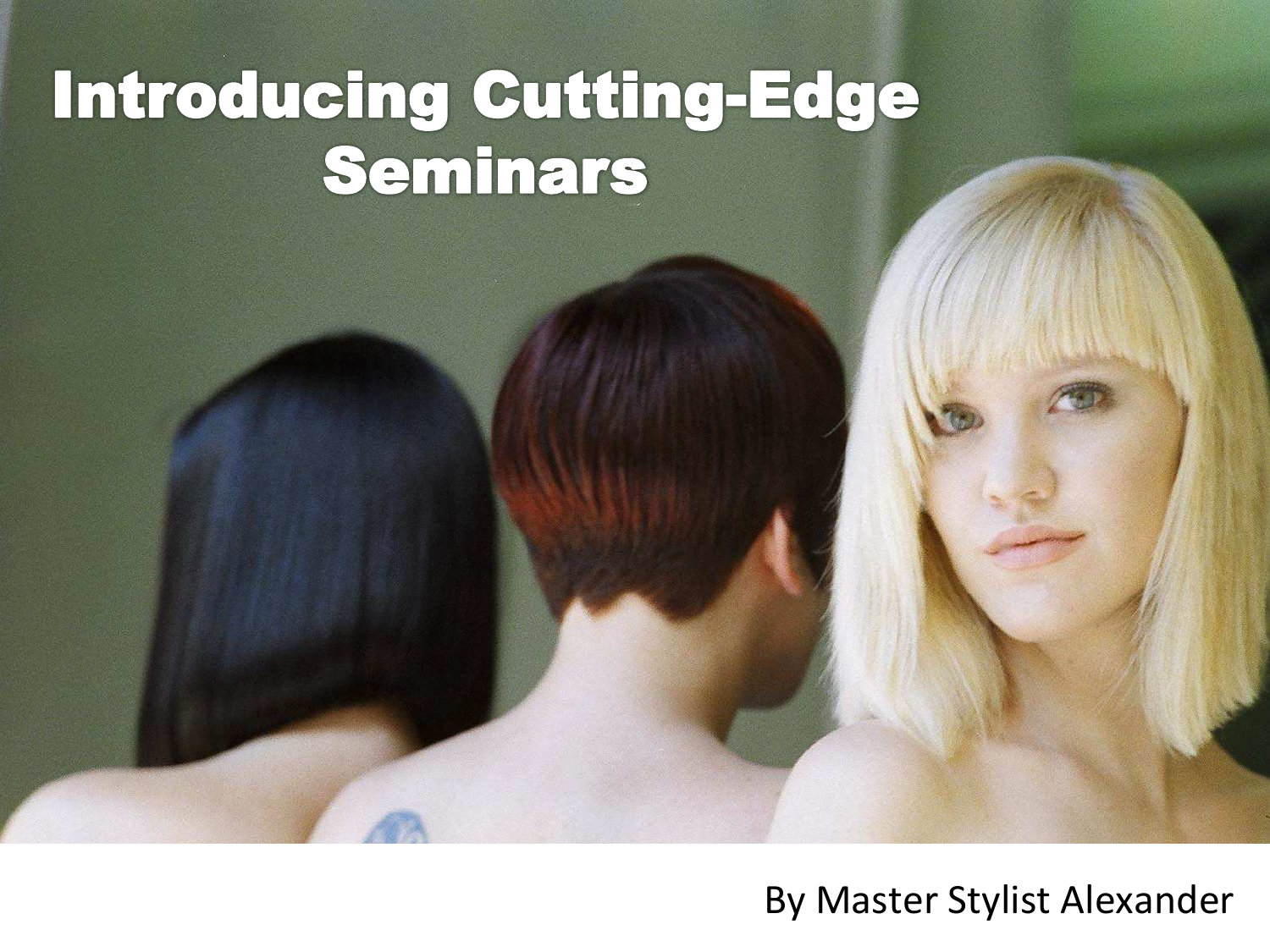#### Cutting Edge HAIR Seminars

Hair styling techniques are constantly evolving. They develop into a rich tapestry of iterations to share different hair techniques that will achieve different looks. Alexander offers seminars to enhance a stylist's repertoire of skills and knowledge. Both half-day and full-day seminars are available.

Topics include:

- Airbrushing
- Advanced Cutting Techniques
- **Trichology**
- **Return of Perms**

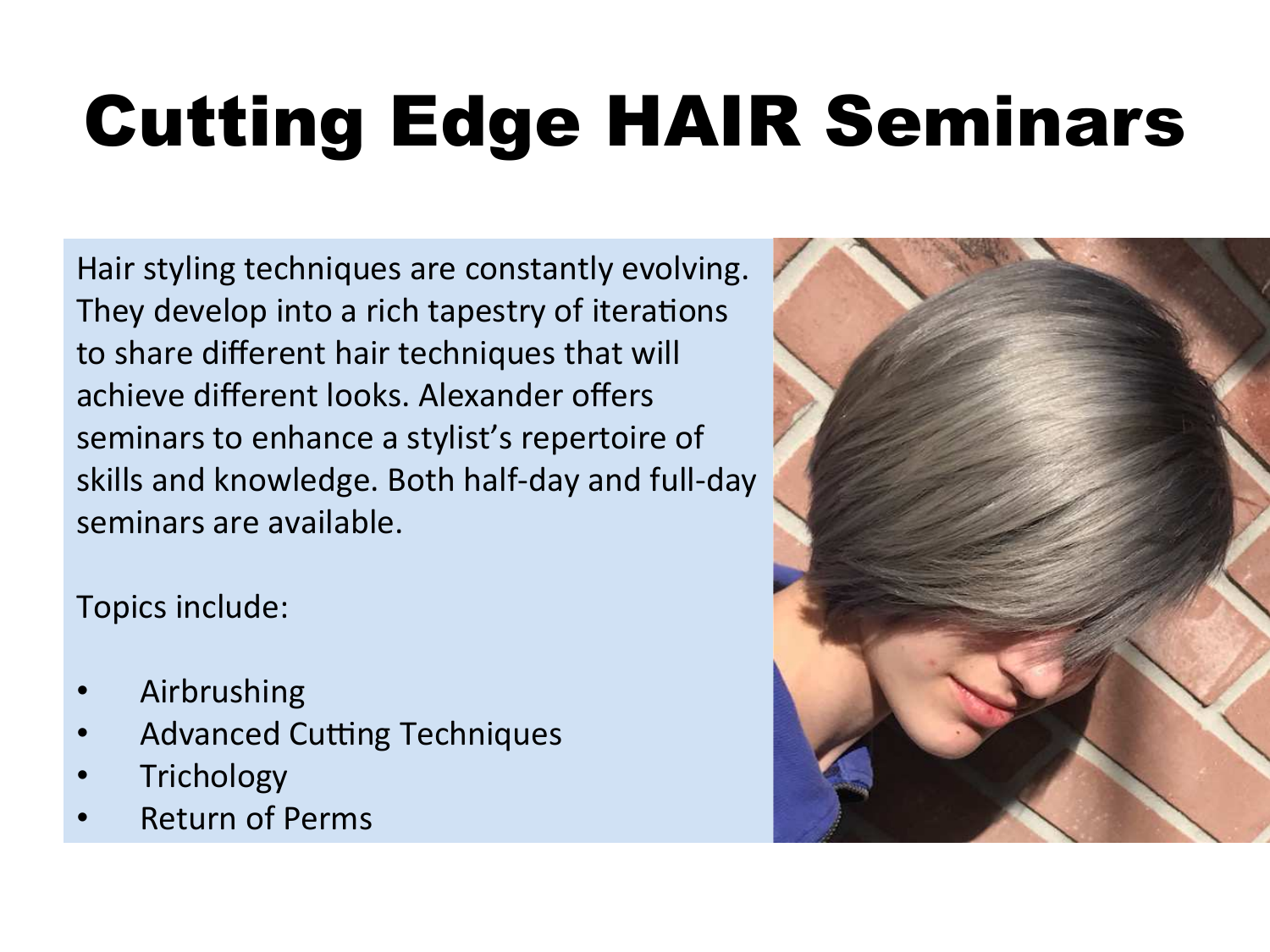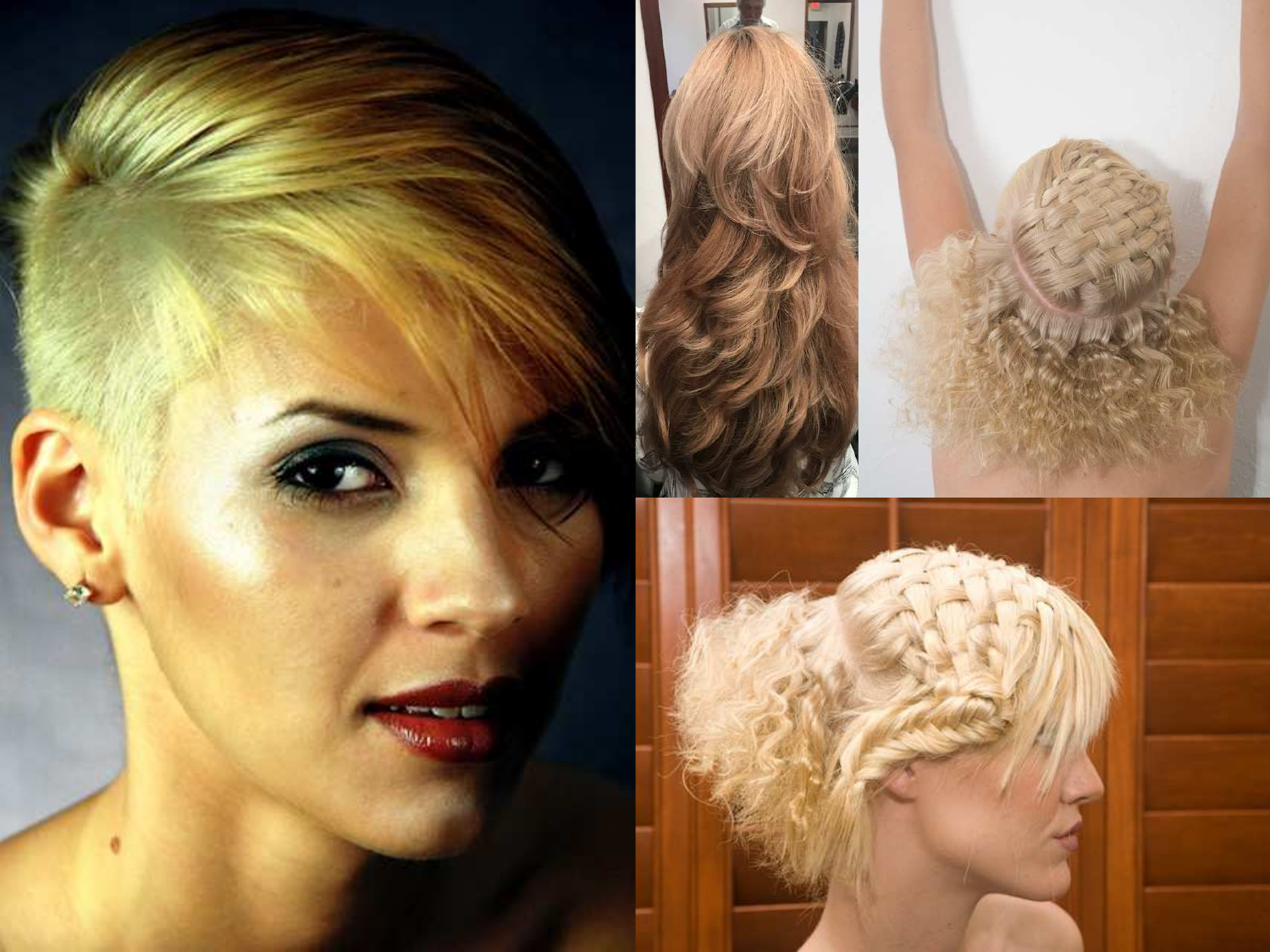# Airbrushing

- Brand new technique that is sought after by clients.
- Learn the latest color techniques with airbrushing.
- This seminar focuses on tools, application, color blocking and maintenance.

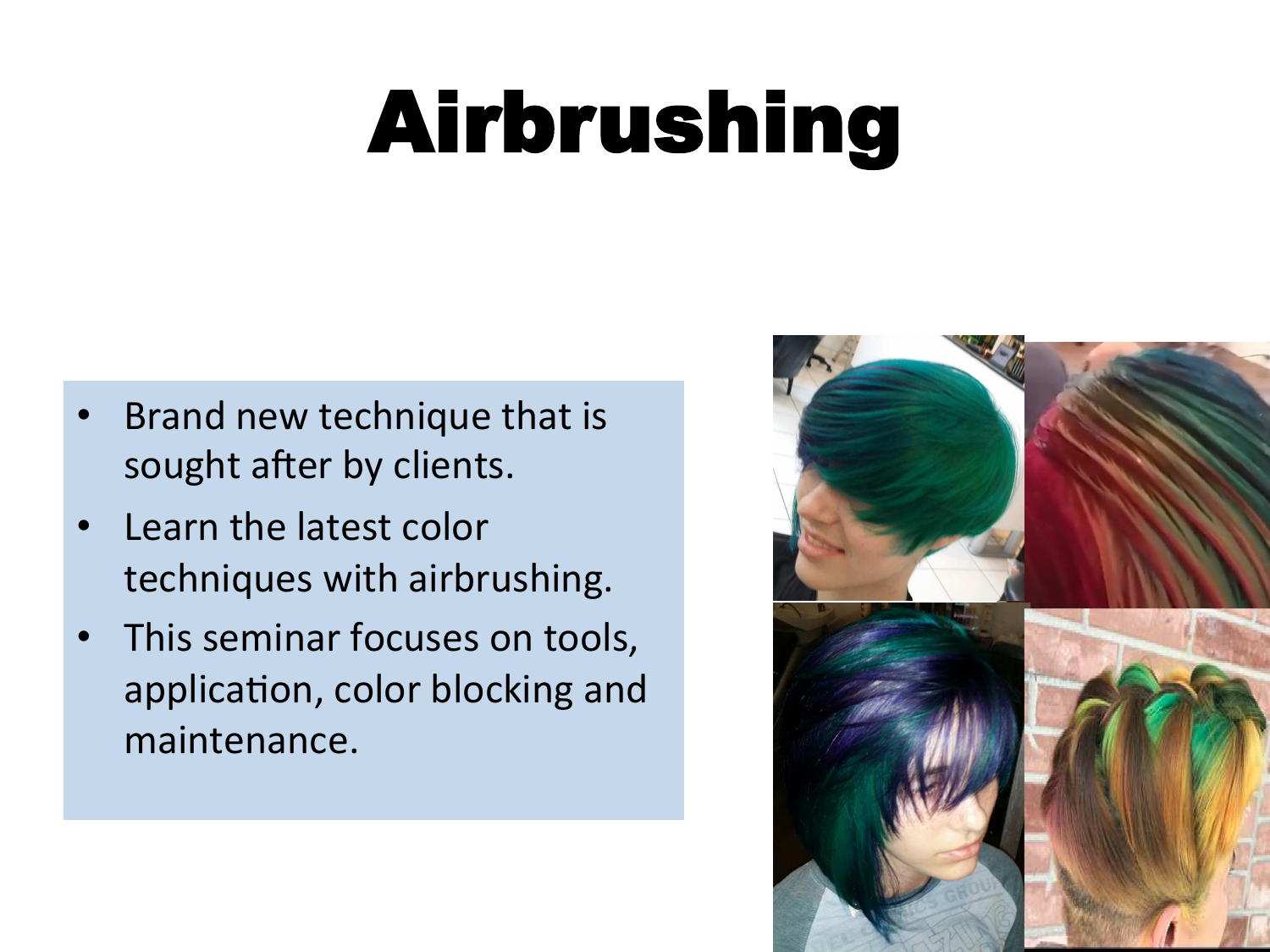#### Advanced Cutting Techniques

- Students will learn advanced cutting techniques including short to long, sectioning & shag cuts.
- Introducing a unique sectioning method that yields 3 different haircuts from one technique.

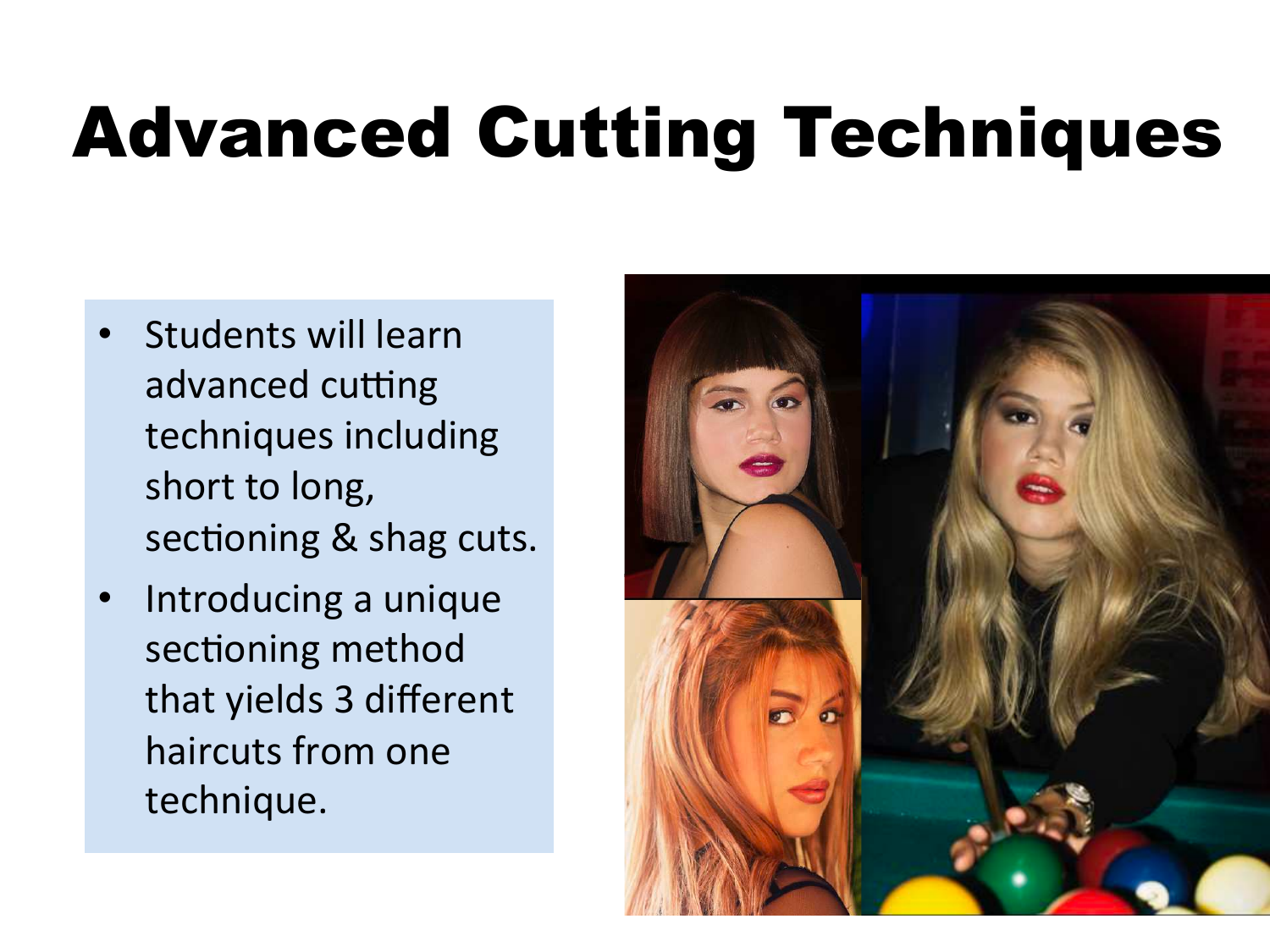### Trichology

- Have you noticed your clients hair thinning? Do they ask you why hair loss occurs?
- Alexander will share the reasons why hair is falling out and some remedies that are available to your clients.

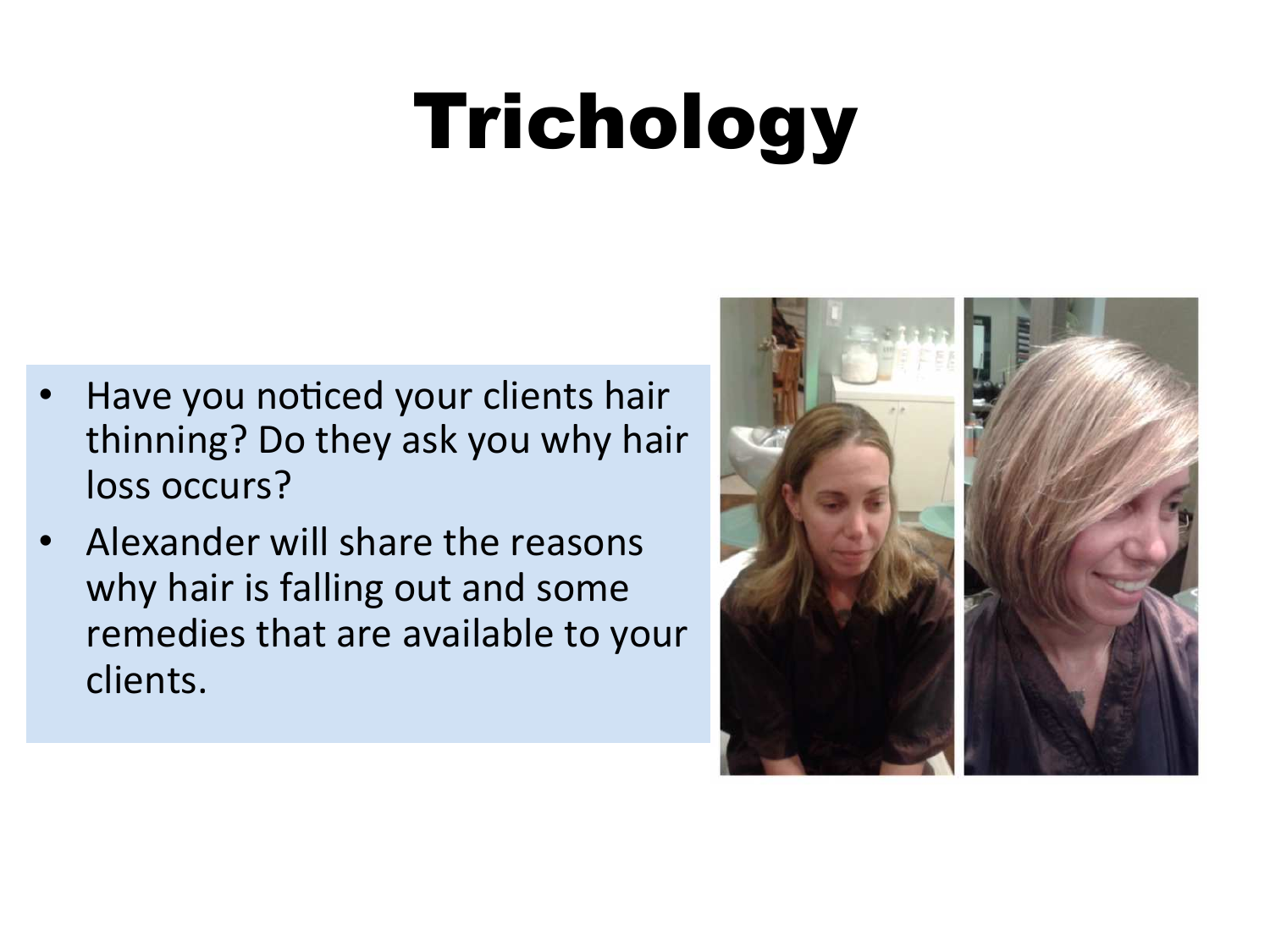## Return of Perms

- For years, perms were all the rage, but then disappeared with return to straight hair.
- Learn how to create a successful perm and avoid the fear of executing them.
- Students will learn the art of the perm and the steps need to follow for healthy and beautiful long-lasting curls.

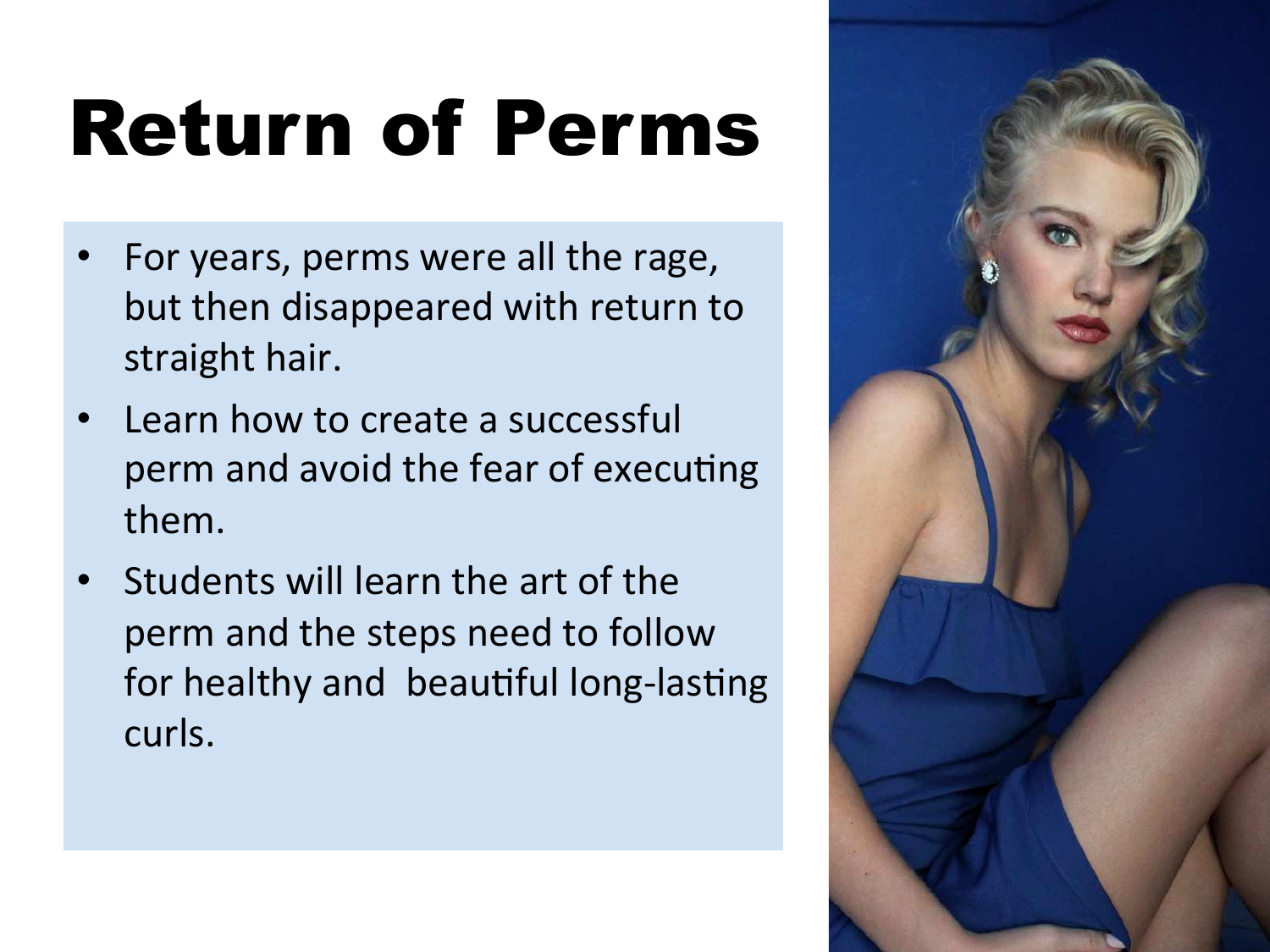#### Benefit to Students

- Students will learn the unique cutting edge techniques from a Master Stylist.
- Alexander's bestows his experience, passion and enthusiasm for hair with students who are either just starting their careers or those who are experiencing burnout. He gives tips about how to maintain passion throughout your career.

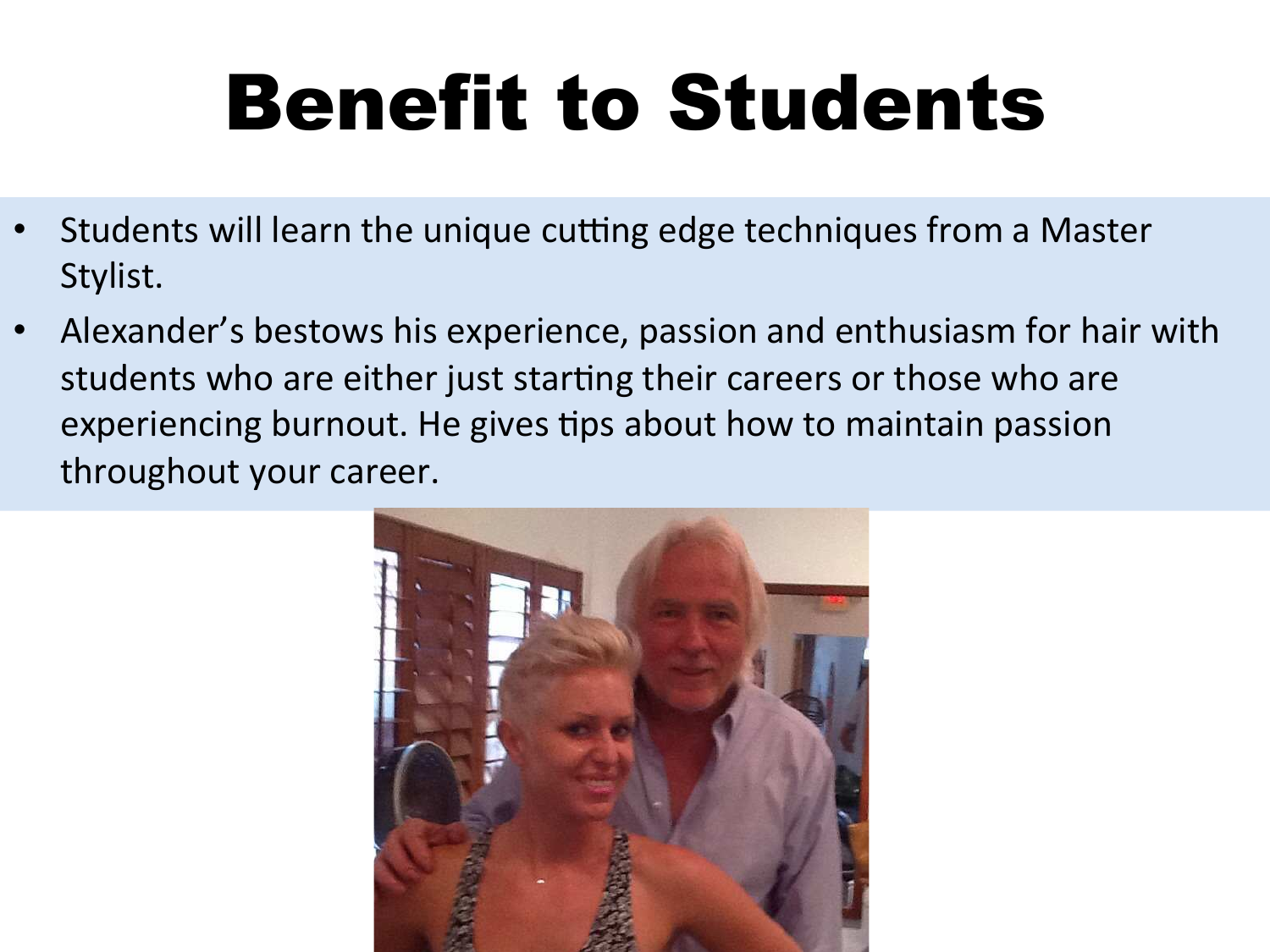#### Meet Alexander International Stylist

- Alexander of Australia is a captivating speaker with more than 35 years of experience in the beauty industry, including owning and operating beauty spas and salons in South Florida.
- His clientele include superstar singers, business leaders, models and everyday people. He has worked in Australia, London, LA, Miami, Fort Lauderdale & West Palm Beach.
- Alexander weaves his wit, wisdom and enthusiasm into his engaging seminars. He shares his passion about hair styling with his students.
- Meet Alexander in his YouTube video: https://www.youtube.com/watch? v=Xh1qgAnVRcY&feature=youtu.be